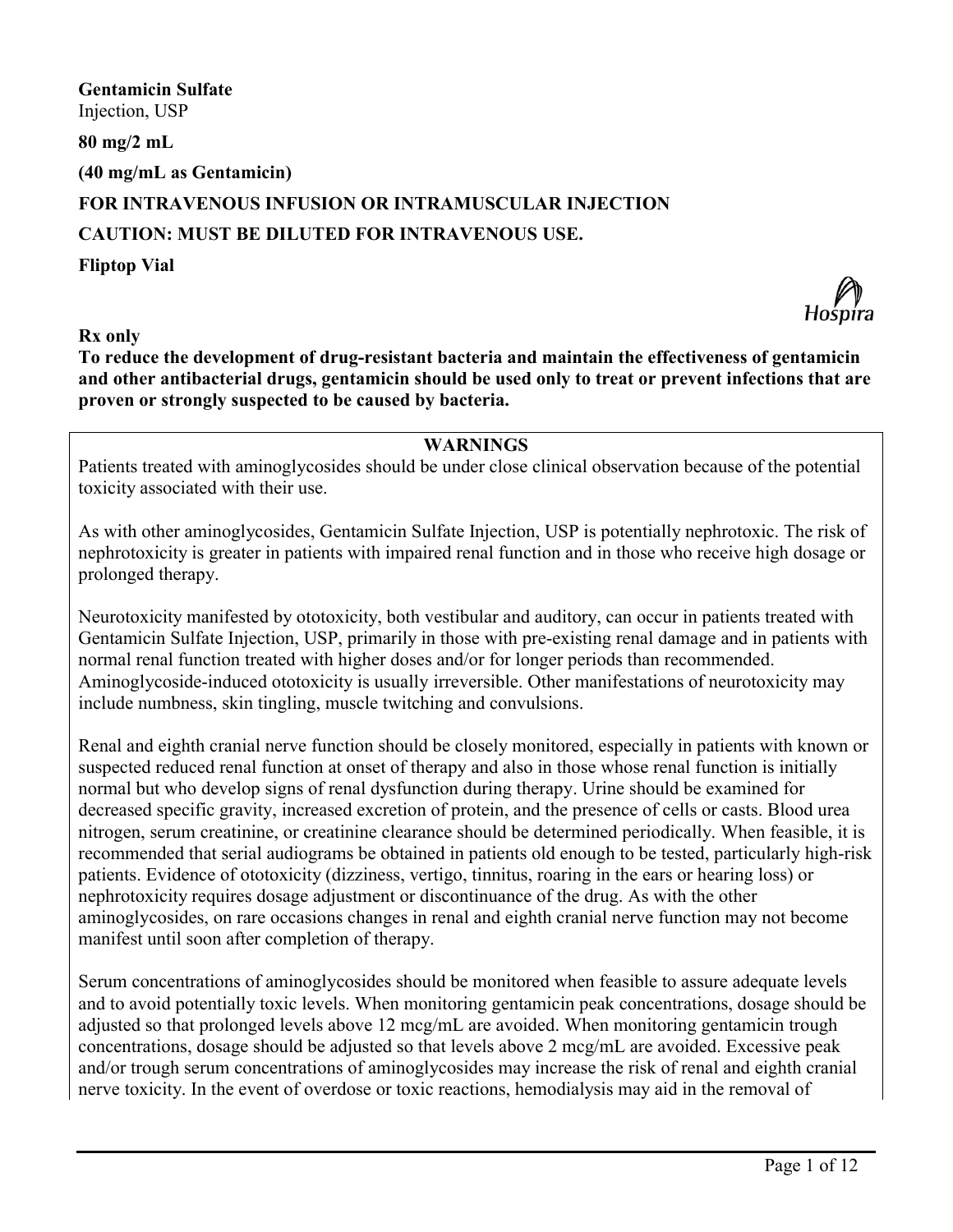gentamicin from the blood, especially if renal function is, or becomes, compromised. The rate of removal of gentamicin is considerably lower by peritoneal dialysis than it is by hemodialysis.

Concurrent and/or sequential systemic or topical use of other potentially neurotoxic and/or nephrotoxic drugs, such as cisplatin, cephaloridine, kanamycin, amikacin, neomycin, polymyxin B, colistin, paromomycin, streptomycin, tobramycin, vancomycin, and viomycin, should be avoided.

Other factors which may increase patient risk to toxicity are advanced age and dehydration.

The concurrent use of gentamicin with potent diuretics, such as ethacrynic acid or furosemide, should be avoided, since certain diuretics by themselves may cause ototoxicity. In addition, when administered intravenously, diuretics may enhance aminoglycoside toxicity by altering the antibiotic concentration in serum and tissue.

Aminoglycosides can cause fetal harm when administered to a pregnant woman (see **WARNINGS** section).

# **DESCRIPTION**

Gentamicin Sulfate Injection, USP is a sterile, nonpyrogenic solution of gentamicin sulfate in water for injection. It is administered by the intramuscular or intravenous route.

Each milliliter (mL) contains gentamicin sulfate equivalent to 40 mg gentamicin base with sodium metabisulfite 2.9 mg and edetate disodium anhydrous 0.1 mg added as stabilizer, methylparaben 1.8 mg and propylparaben 0.2 mg added as preservatives. Headspace nitrogen gassed. May contain sulfuric acid and/or sodium hydroxide for pH adjustment. The pH is 3.8 (3.0 to 5.5).

Gentamicin is classified as an aminoglycoside antibiotic and is derived from *Micromonospora purpurea*, an actinomycete.

The chemical name for gentamicin  $C_{1A}$  is: 0-3-Deoxy-4-C-methyl-3-(methylamino)- $\beta$ -Larabinopyranosyl-(1→6)-0-[2,6-diamino-2,3,4,6-tetradeoxy-α-D-erythro-hexopyranosyl-(1→4)]-2-deoxy-D-streptamine.

Gentamicin Sulfate, USP is chemically designated gentamicin sulfate, a white to buff powder soluble in water. It has the following structural formula:

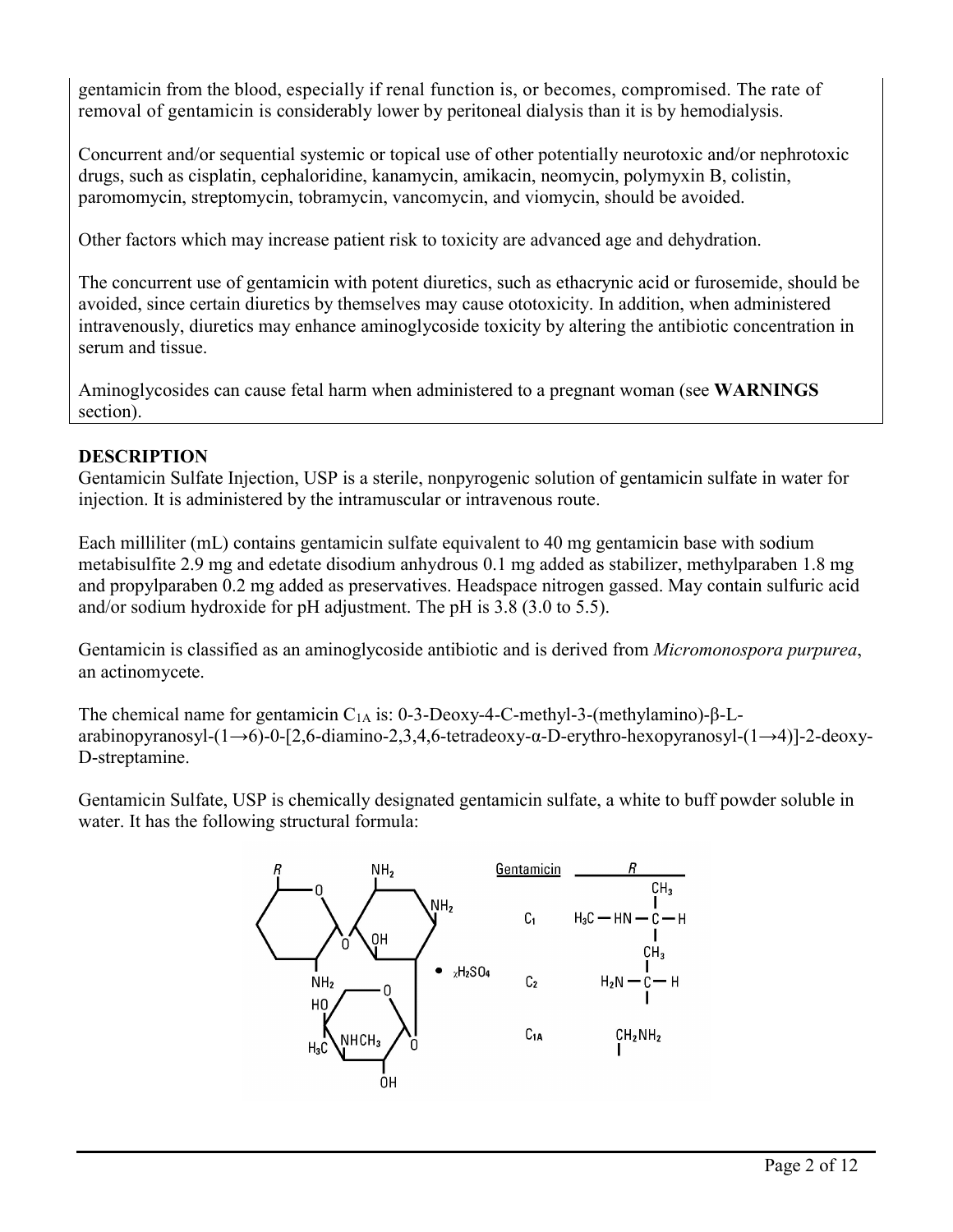# **CLINICAL PHARMACOLOGY**

After intramuscular administration of gentamicin sulfate, peak serum concentrations usually occur between 30 to 60 minutes and serum levels are measurable for 6 to 8 hours. When gentamicin is administered by intravenous infusion over a two-hour period, the serum concentrations are similar to those obtained by intramuscular administration.

In patients with normal renal function, peak serum concentrations of gentamicin (mcg/mL) are usually up to four times the single intramuscular dose (mg/kg); for example, a 1 mg/kg injection in adults may be expected to result in a peak serum concentration up to 4 mcg/mL; a 1.5 mg/kg dose may produce levels up to 6 mcg/mL. While some variation is to be expected due to a number of variables such as age, body temperature, surface area and physiologic differences, the individual patient given the same dose tends to have similar levels in repeated determinations. Gentamicin administered at 1 mg/kg every eight hours for the usual 7- to 10-day treatment period to patients with normal renal function does not accumulate in the serum.

Gentamicin, like all aminoglycosides, may accumulate in the serum and tissues of patients treated with higher doses and for prolonged periods, particularly in the presence of impaired renal function. In adult patients, treatment with gentamicin dosages of 4 mg/kg/day or higher for seven to ten days may result in a slight, progressive rise in both peak and trough concentrations. In patients with impaired renal function, gentamicin is cleared from the body more slowly than in patients with normal renal function. The more severe the impairment, the slower the clearance.

#### **Dosage must be adjusted.**

Since gentamicin is distributed in extracellular fluid, peak serum concentrations may be lower than usual in adult patients who have a large volume of this fluid. Serum concentrations of gentamicin in febrile patients may be lower than those in afebrile patients given the same dose. When body temperature returns to normal, serum concentrations of the drug may rise. Febrile and anemic states may be associated with a shorter than usual serum half-life. (Dosage adjustment is usually not necessary.) In severely burned patients, the half-life may be significantly decreased and resulting serum concentrations may be lower than anticipated from the mg/kg dose.

Protein binding studies have indicated that the degree of gentamicin binding is low, depending upon the methods used for testing, this may be between 0 and 30%.

After initial administration to patients with normal renal function, generally 70% or more of the gentamicin dose is recoverable in the urine in 24 hours; concentrations in urine above 100 mcg/mL may be achieved. Little, if any metabolic transformation occurs; the drug is excreted principally by glomerular filtration. After several days of treatment, the amount of gentamicin excreted in the urine approaches the daily dose administered. As with other aminoglycosides, a small amount of the gentamicin dose may be retained in the tissues, especially in the kidneys. Minute quantities of aminoglycosides have been detected in the urine weeks after drug administration was discontinued. Renal clearance of gentamicin is similar to that of endogenous creatinine.

In patients with marked impairment of renal function, there is a decrease in the concentration of aminoglycosides in urine and in their penetration into defective renal parenchyma. This decreased drug excretion, together with the potential nephrotoxicity of aminoglycosides, should be considered when treating such patients who have urinary tract infections.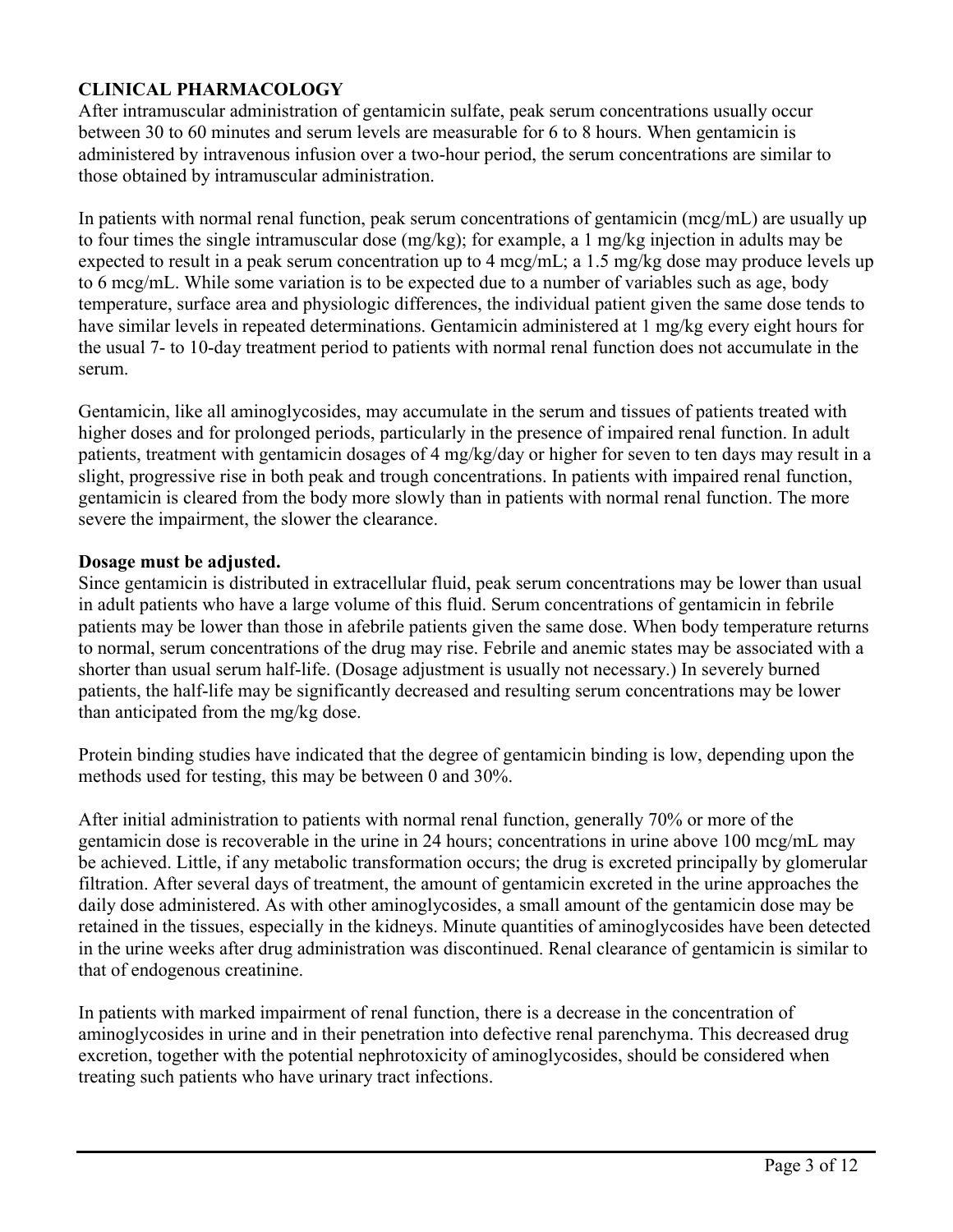Probenecid does not affect renal tubular transport of gentamicin.

The endogenous creatinine clearance rate and the serum creatinine level have a high correlation with the half-life of gentamicin in serum. Results of these tests may serve as guides for adjusting dosage in patients with renal impairment (see **DOSAGE AND ADMINISTRATION**).

Following parenteral administration, gentamicin can be detected in serum, lymph, tissues, sputum, and in pleural, synovial, and peritoneal fluids. Concentrations in renal cortex sometimes may be eight times higher than the usual serum levels. Concentrations in bile, in general, have been low and have suggested minimal biliary excretion. Gentamicin crosses the peritoneal as well as the placental membranes. Since aminoglycosides diffuse poorly into the subarachnoid space after parenteral administration, concentrations of gentamicin in cerebrospinal fluid are often low and dependent upon dose, rate of penetration and degree of meningeal inflammation. There is minimal penetration of gentamicin into ocular tissues following intramuscular or intravenous administration.

### **Microbiology**

### Mechanism of Action

Gentamicin, an aminoglycoside, binds to the prokaryotic ribosome, inhibiting protein synthesis in susceptible bacteria. It is bactericidal *in vitro* against Gram-positive and Gram-negative bacteria.

### Resistance

Bacterial resistance to gentamicin is generally developed slowly. Bacteria resistant to one aminoglycoside may be resistant to one or more other aminoglycosides. The following bacteria are usually resistant to the aminoglycosides, including gentamicin: most streptococcal species (including *Streptococcus pneumoniae* and the Group D streptococci), most enterococcal species (including *Enterococcus faecalis*, *E. faecium*, and *E. durans*), and anaerobic organisms, such as *Bacteroides* species and *Clostridium* species.

Aminoglycosides are known to be not effective against *Salmonella* and *Shigella* species in patients. Therefore, *in vitro* susceptibility test results should not be reported.

### Interaction With Other Antimicrobials

*In vitro* studies show that an aminoglycoside combined with an antibiotic that interferes with cell wall synthesis may act synergistically against some enterococcal strains. The combination of gentamicin and penicillin G has a synergistic bactericidal effect against strains of *Enterococcus faecalis*, *E. faecium* and *E. durans*. An enhanced killing effect against many of these strains has also been shown *in vitro* with combinations of gentamicin and ampicillin, carbenicillin, nafcillin or oxacillin.

The combined effect of gentamicin and carbenicillin is synergistic for many strains of *Pseudomonas aeruginosa*. *In vitro* synergism against other Gram-negative organisms has been shown with combinations of gentamicin and cephalosporins.

Gentamicin may be active against clinical isolates of bacteria resistant to other aminoglycosides.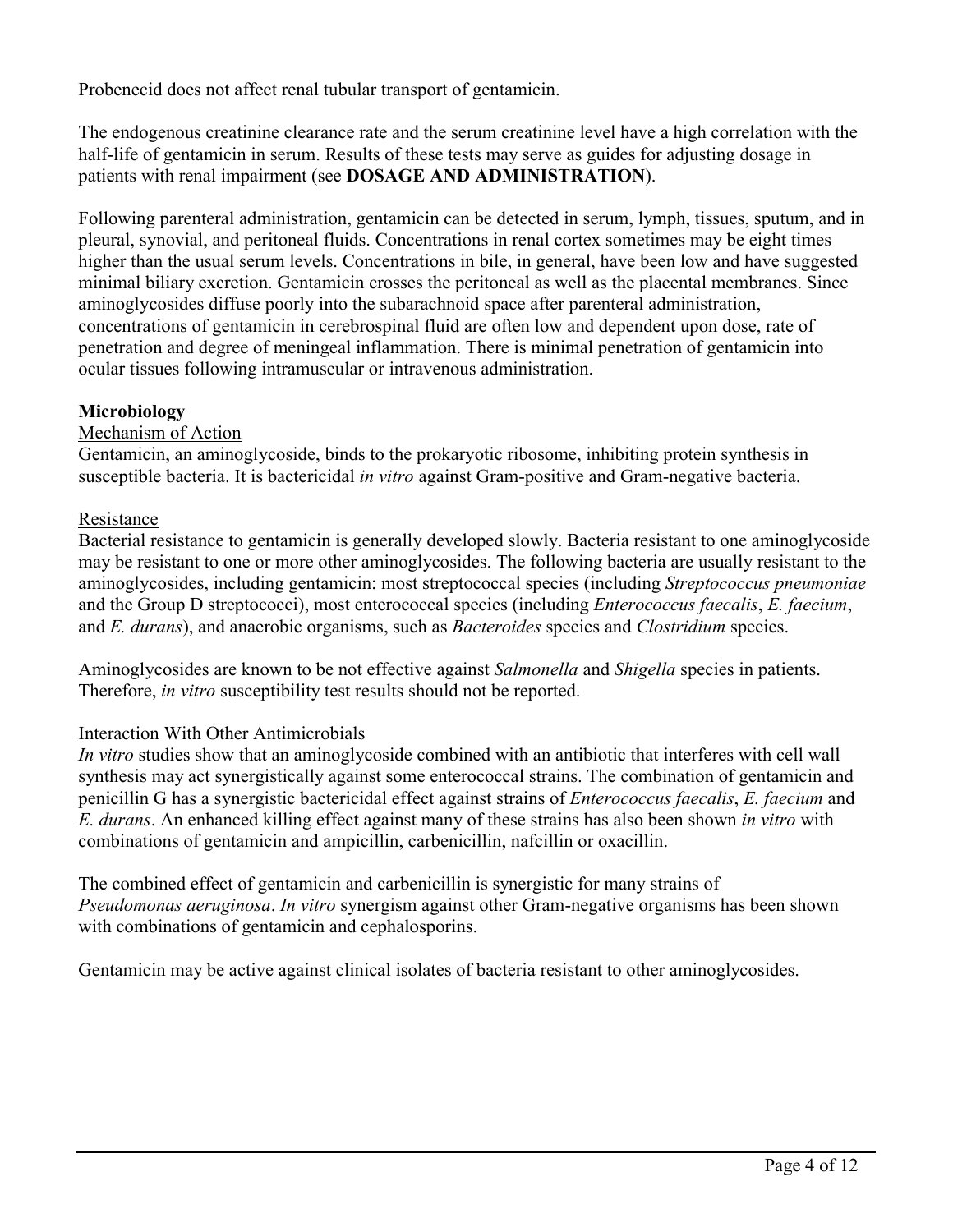### Antimicrobial Activity

Gentamicin has been shown to be active against most of the following bacteria, both *in vitro* and in clinical infections (see **INDICATIONS AND USAGE**).

Gram-Positive Bacteria *Staphylococcus* species Gram-Negative Bacteria *Citrobacter* species *Enterobacter* species *Escherichia coli Klebsiella* species *Proteus* species *Serratia* species *Pseudomonas aeruginosa*

#### Susceptibility Testing

For specific information regarding susceptibility test interpretive criteria and associated test methods and quality control standards recognized by FDA for this drug, please see: [https://www.fda.gov/STIC.](https://www.fda.gov/STIC)

### **INDICATIONS AND USAGE**

To reduce the development of drug-resistant bacteria and maintain the effectiveness of gentamicin and other antibacterial drugs, gentamicin should be used only to treat or prevent infections that are proven or strongly suspected to be caused by susceptible bacteria. When culture and susceptibility information are available, they should be considered in selecting or modifying antibacterial therapy. In the absence of such data, local epidemiology and susceptibility patterns may contribute to the empiric selection of therapy.

Gentamicin Sulfate Injection, USP is indicated in the treatment of serious infections caused by susceptible strains of the following microorganisms: *Pseudomonas aeruginosa*, *Proteus* species (indole-positive and indole-negative), *Escherichia coli*, *Klebsiella-Enterobacter-Serratia* species, *Citrobacter* species, and *Staphylococcus* species (coagulase-positive and coagulase-negative).

Clinical studies have shown Gentamicin Sulfate Injection, USP to be effective in bacterial neonatal sepsis; bacterial septicemia; and serious bacterial infections of the central nervous system (meningitis), urinary tract, respiratory tract, gastrointestinal tract (including peritonitis), skin, bone and soft tissue (including burns).

Aminoglycosides, including gentamicin, are not indicated in uncomplicated initial episodes of urinary tract infections unless the causative organisms are susceptible to these antibiotics and are not susceptible to antibiotics having less potential for toxicity.

Specimens for bacterial culture should be obtained to isolate and identify causative organisms and to determine their susceptibility to gentamicin.

Gentamicin sulfate may be considered as initial therapy in suspected or confirmed gram-negative infections, and therapy may be instituted before obtaining results of susceptibility testing. The decision to continue therapy with this drug should be based on the results of susceptibility tests, the severity of the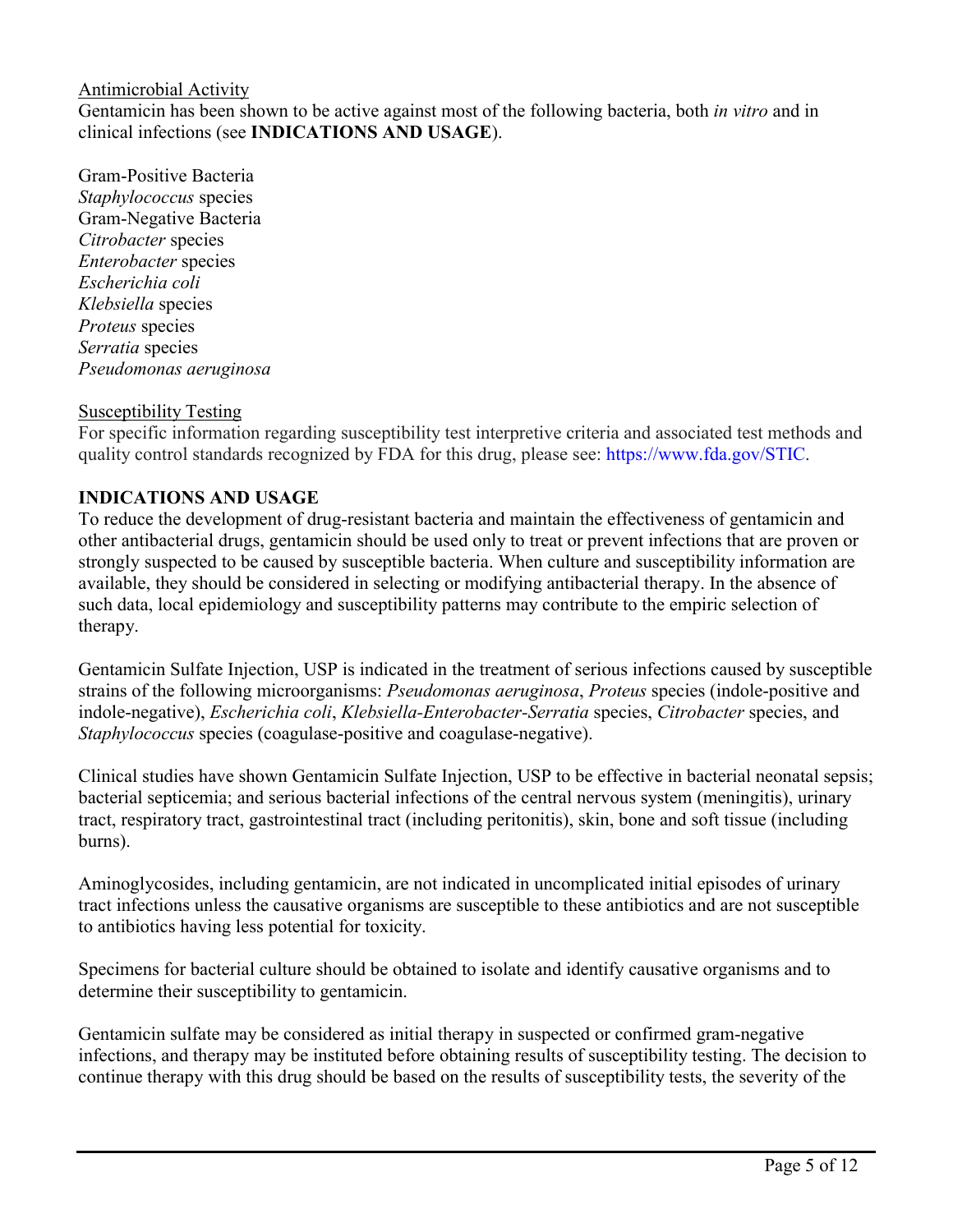infection, and the important additional concepts contained in the **WARNINGS box**. If the causative organisms are resistant to gentamicin, other appropriate therapy should be instituted.

In serious infections when the causative organisms are unknown, gentamicin sulfate may be administered as initial therapy in conjunction with a penicillin-type or cephalosporin-type drug before obtaining results of susceptibility testing. If anaerobic organisms are suspected as etiologic agents, consideration should be given to using other suitable antimicrobial therapy in conjunction with gentamicin. Following identification of the organism and its susceptibility, appropriate antibiotic therapy should then be continued.

Gentamicin sulfate has been used effectively in combination with carbenicillin for the treatment of lifethreatening infections caused by *Pseudomonas aeruginosa*. It has also been found effective when used in conjunction with a penicillin-type drug for the treatment of endocarditis caused by group D streptococci.

Gentamicin Sulfate Injection, USP has also been shown to be effective in the treatment of serious staphylococcal infections. While not the antibiotic of first choice, gentamicin may be considered when penicillins or other less potentially toxic drugs are contraindicated and bacterial susceptibility tests and clinical judgment indicate its use. It may also be considered in mixed infections caused by susceptible strains of staphylococci and gram-negative organisms.

In the neonate with suspected bacterial sepsis or staphylococcal pneumonia, a penicillin-type drug is also usually indicated as concomitant therapy with gentamicin.

# **CONTRAINDICATIONS**

Hypersensitivity to gentamicin is a contraindication to its use. A history of hypersensitivity or serious toxic reactions to other aminoglycosides may contraindicate use of gentamicin because of the known cross-sensitivity of patients to drugs in this class.

# **WARNINGS** (see **WARNINGS box**).

Aminoglycosides can cause fetal harm when administered to a pregnant woman. Aminoglycoside antibiotics cross the placenta, and there have been several reports of total irreversible bilateral congenital deafness in children whose mothers received streptomycin during pregnancy.

Animal reproduction studies conducted on rats and rabbits did not reveal evidence of impaired fertility or harm to the fetus due to gentamicin sulfate. It is also not known whether gentamicin sulfate can cause fetal harm when administered to a pregnant woman or can affect reproduction capacity. Serious side effects to mother, fetus, or newborn have not been reported in treatment of pregnant women with other aminoglycosides. If gentamicin is used during pregnancy or if the patient becomes pregnant while taking gentamicin, she should be apprised of the potential hazard to the fetus.

Contains sodium metabisulfite, a sulfite that may cause allergic-type reactions including anaphylactic symptoms and life-threatening or less severe asthmatic episodes in certain susceptible people. The overall prevalence of sulfite sensitivity in the general population is unknown and probably low. Sulfite sensitivity is seen more frequently in asthmatic than in nonasthmatic people.

# **PRECAUTIONS**

Neurotoxic and nephrotoxic antibiotics may be almost completely absorbed from body surfaces (except the urinary bladder) after local irrigation and after topical application during surgical procedures. The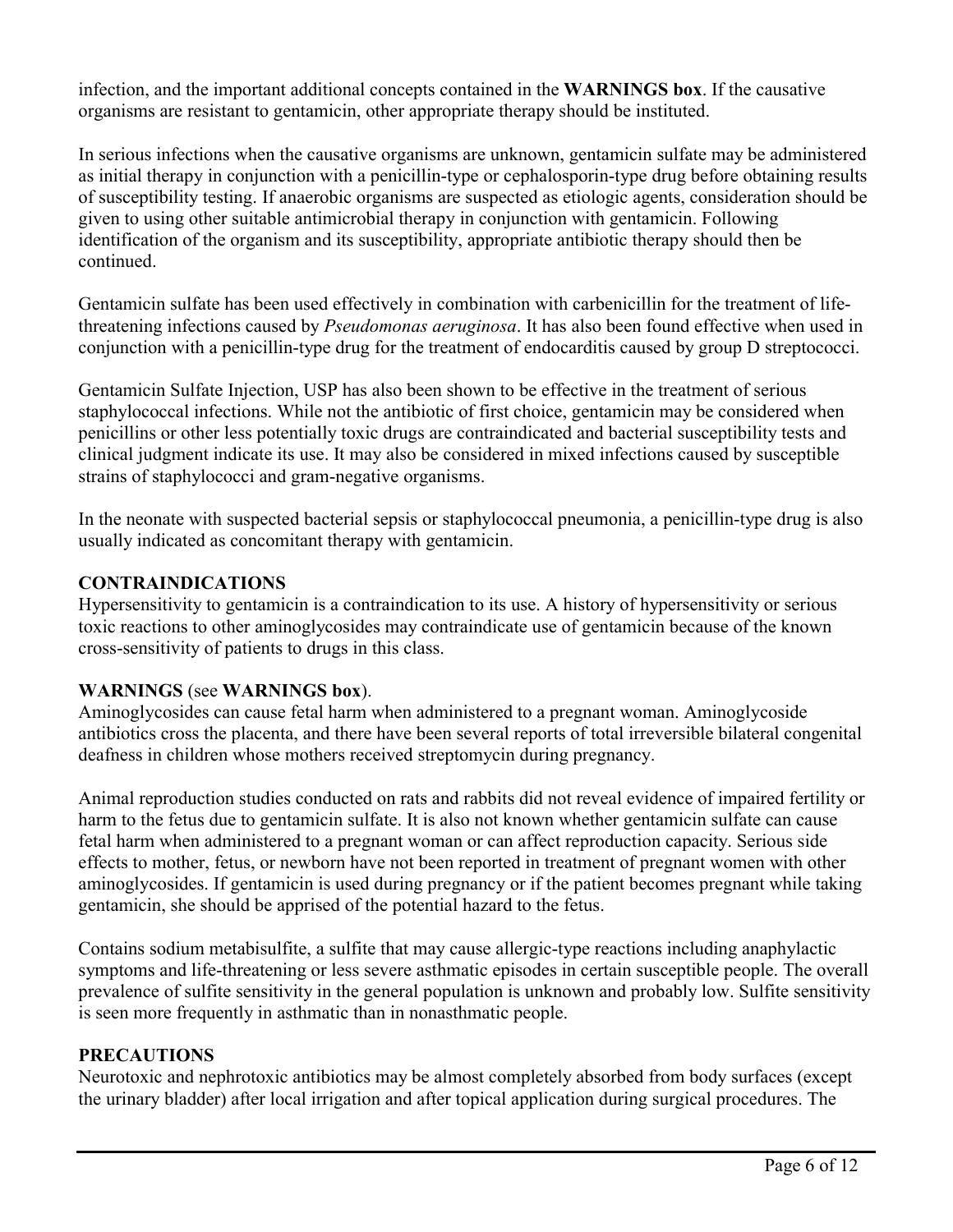potential toxic effects of antibiotics administered in this fashion (neuromuscular blockade, respiratory paralysis, oto- and nephrotoxicity) should be considered (see **WARNINGS box**).

Increased nephrotoxicity has been reported following concomitant administration of aminoglycoside antibiotics and cephalosporins.

Neuromuscular blockade and respiratory paralysis have been reported in the cat receiving high doses (40 mg/kg) of gentamicin. The possibility of these phenomena occurring in man should be considered if aminoglycosides are administered by any route to patients receiving anesthetics, or to patients receiving neuromuscular blocking agents, such as succinylcholine, tubocurarine, or decamethonium, or in patients receiving massive transfusions of citrate anticoagulated blood. If neuromuscular blockade occurs, calcium salts may reverse it.

Aminoglycosides should be used with caution in patients with neuromuscular disorders, such as myasthenia gravis or parkinsonism, since these drugs may aggravate muscle weakness because of their potential curare-like effects on the neuromuscular junction. During or following gentamicin therapy, paresthesias, tetany, positive Chvostek and Trousseau signs and mental confusion have been described in patients with hypomagnesemia, hypocalcemia and hypokalemia. When this has occurred in infants, tetany and muscle weakness has been described. Both adults and infants required appropriate corrective electrolyte therapy.

Elderly patients may have reduced renal function which may not be evident in the results of routine screening tests, such as BUN or serum creatinine. A creatinine clearance determination may be more useful. Monitoring of renal function during treatment with gentamicin, as with other aminoglycosides, is particularly important in such patients. A Fanconi-like syndrome, with aminoaciduria and metabolic acidosis has been reported in some adults and infants being given gentamicin injections.

Cross-allergenicity among aminoglycosides has been demonstrated.

Patients should be well hydrated during treatment.

Although the *in vitro* mixing of gentamicin and carbenicillin results in a rapid and significant inactivation of gentamicin, this interaction has not been demonstrated in patients with normal renal function who received both drugs by different routes of administration. A reduction in gentamicin serum half-life has been reported in patients with severe renal impairment receiving carbenicillin concomitantly with gentamicin.

Treatment with gentamicin may result in overgrowth of nonsusceptible organisms. If this occurs, appropriate therapy is indicated. See **WARNINGS box** regarding concurrent use of potent diuretics and regarding concurrent and/or sequential use of other neurotoxic and/or nephrotoxic antibiotics and for other essential information.

Do not administer unless solution is clear and package undamaged.

*Pregnancy* (see **WARNINGS** section).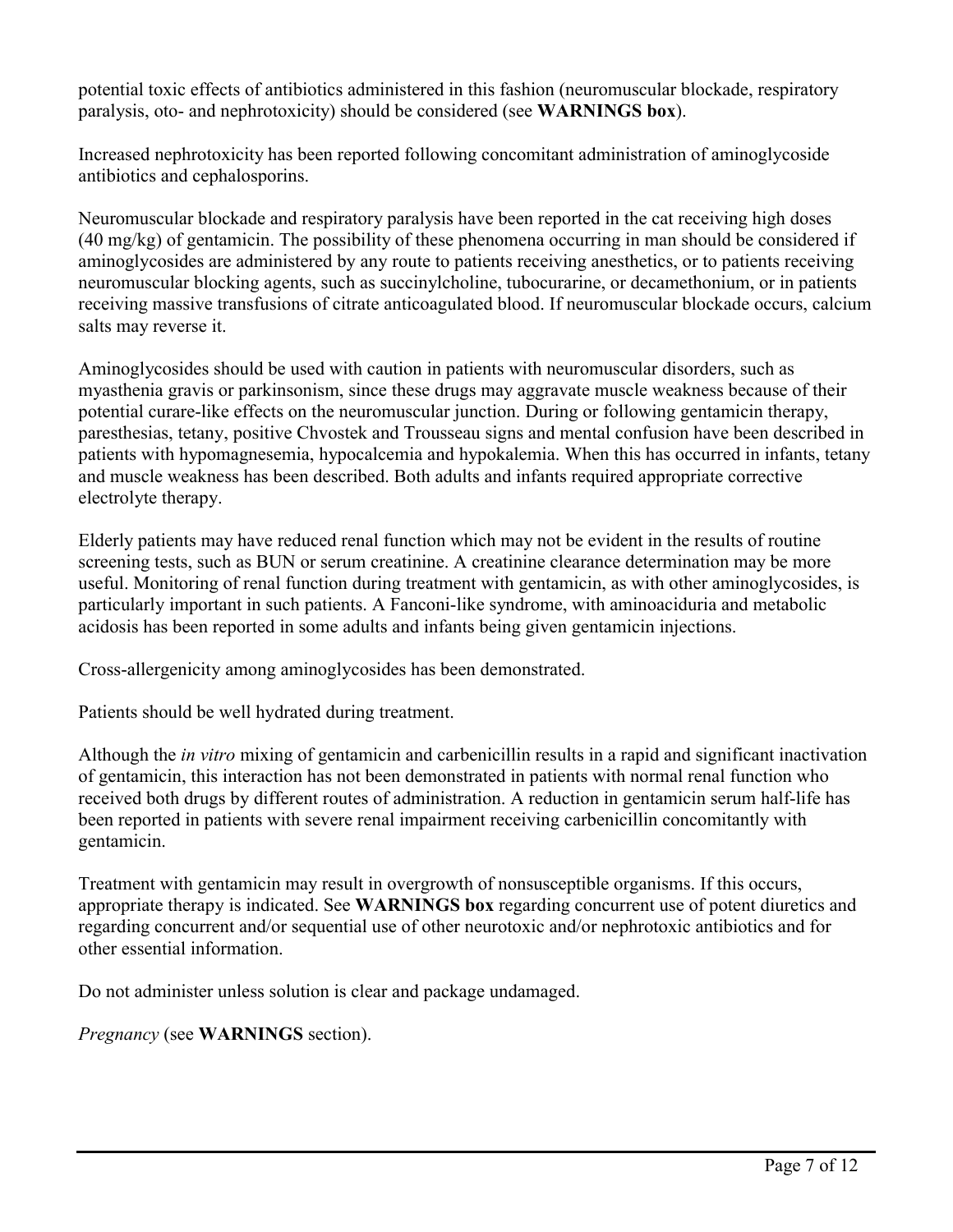# **General**

Prescribing gentamicin in the absence of a proven or strongly suspected bacterial infection or a prophylactic indication is unlikely to provide benefit to the patient and increases the risk of the development of drug-resistant bacteria.

### **Information for Patients**

Patients should be counseled that antibacterial drugs including gentamicin should only be used to treat bacterial infections. They do not treat viral infections (e.g., the common cold). When gentamicin is prescribed to treat a bacterial infection, patients should be told that although it is common to feel better early in the course of therapy, the medication should be taken exactly as directed. Skipping doses or not completing the full course of therapy may (1) decrease the effectiveness of the immediate treatment and (2) increase the likelihood that bacteria will develop resistance and will not be treatable by gentamicin or other antibacterial drugs in the future.

### **ADVERSE REACTIONS**

*Nephrotoxicity:* Adverse renal effects, as demonstrated by the presence of casts, cells or protein in the urine or by rising BUN, NPN, serum creatinine or oliguria, have been reported. They occur more frequently in patients with a history of renal impairment and in patients treated for longer periods or with larger dosages than recommended.

*Neurotoxicity:* Serious adverse effects on both vestibular and auditory branches of the eighth nerve have been reported, primarily in patients with renal impairment (especially if dialysis is required) and in patients on high doses and/or prolonged therapy. Symptoms include dizziness, vertigo, tinnitus, roaring in the ears and also hearing loss, which, as with the other aminoglycosides, may be irreversible. Hearing loss is usually manifested initially by diminution of high-tone acuity. Other factors which may increase the risk of toxicity include excessive dosage, dehydration and previous exposure to other ototoxic drugs.

Peripheral neuropathy or encephalopathy, including numbness, skin tingling, muscle twitching, convulsions, and a myasthenia gravis-like syndrome, have been reported.

**NOTE:** The risk of toxic reactions is low in patients with normal renal function who do not receive gentamicin sulfate at higher doses or for longer periods of time than recommended.

Other reported adverse reactions possibly related to gentamicin include: Respiratory depression, lethargy, confusion, depression, visual disturbances, decreased appetite, weight loss and hypotension and hypertension; rash, itching, urticaria, generalized burning, laryngeal edema, anaphylactoid reactions, fever, and headache; nausea, vomiting, increased salivation, and stomatitis; purpura, pseudotumor cerebri, acute organic brain syndrome, pulmonary fibrosis, alopecia, joint pain, transient hepatomegaly and splenomegaly.

Laboratory abnormalities possibly related to gentamicin include: Increased levels of serum transaminase (SGOT, SGPT), serum LDH and bilirubin; decreased serum calcium, magnesium, sodium and potassium; anemia, leukopenia, granulocytopenia, transient agranulocytosis, eosinophilia, increased and decreased reticulocyte counts and thrombocytopenia. While clinical laboratory test abnormalities may be isolated findings, they may also be associated with clinically related signs and symptoms. For example, tetany and muscle weakness may be associated with hypomagnesemia, hypocalcemia and hypokalemia.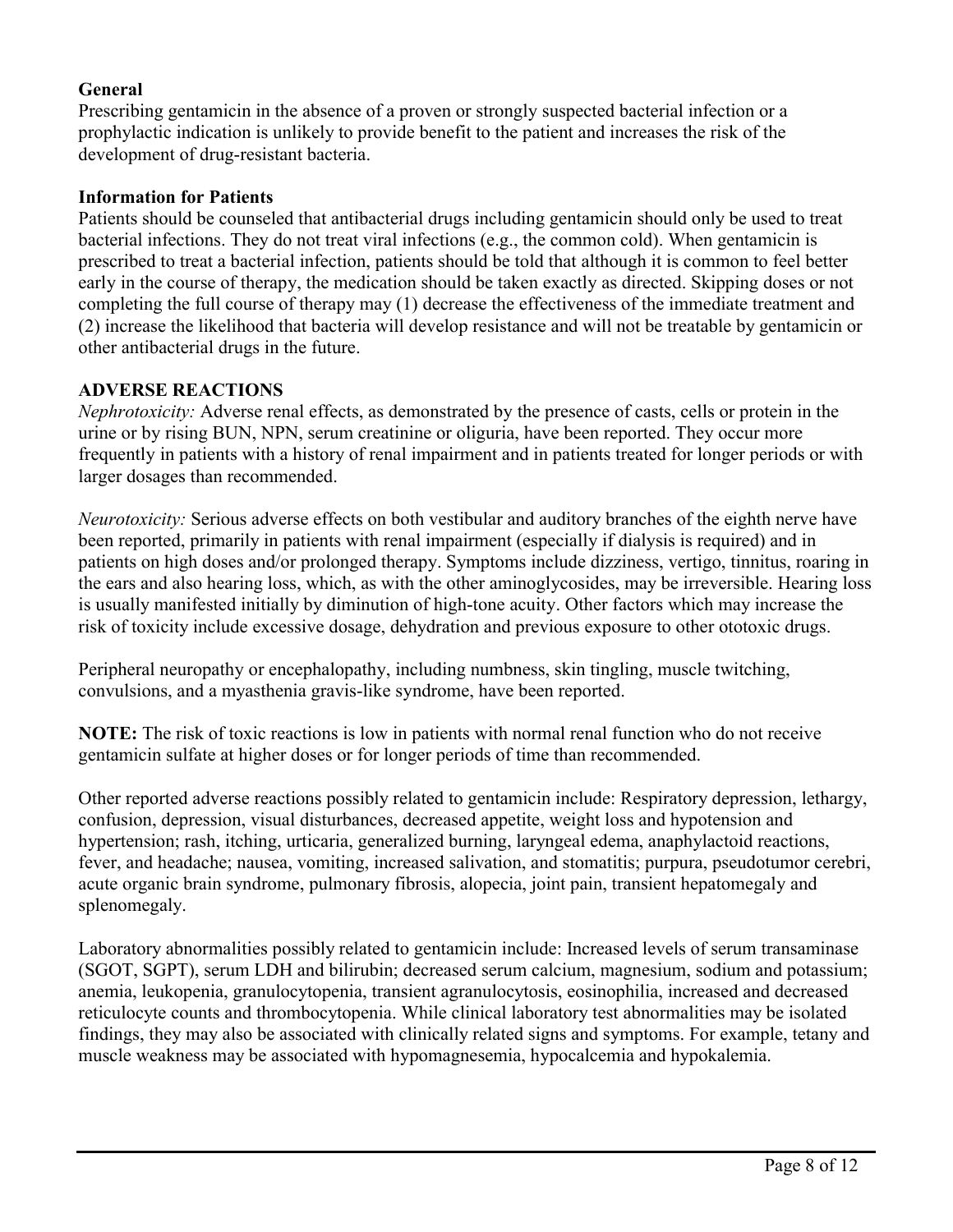While local tolerance of gentamicin sulfate is generally excellent, there has been an occasional report of pain at the injection site. Subcutaneous atrophy or fat necrosis suggesting local irritation has been reported rarely.

# **OVERDOSAGE**

In the event of overdosage or toxic reactions, hemodialysis may aid in the removal of gentamicin from the blood, and is especially important if renal function is, or becomes compromised. The rate of removal of gentamicin is considerably less by peritoneal dialysis than it is by hemodialysis.

# **DOSAGE AND ADMINISTRATION**

*Gentamicin Sulfate Injection, USP may be given intramuscularly or by intravenous infusion.* The patient's pretreatment body weight should be obtained for calculation of correct dosage. The dosage of aminoglycosides in obese patients should be based on an estimate of the lean body mass. It is desirable to limit the duration of treatment with aminoglycosides to short term.

### **Patients with Normal Renal Function**

**Adults:** The recommended dosage of gentamicin sulfate for patients with serious infections and normal renal function is 3 mg/kg/day, administered in three equal doses every eight hours (Table 1).

For patients with life-threatening infections, dosages up to 5 mg/kg/day may be administered in three or four equal doses. The dosage should be reduced to 3 mg/kg/day as soon as clinically indicated (Table 1).

It is desirable to measure both peak and trough serum concentrations of gentamicin to determine the adequacy and safety of the dosage. When such measurements are feasible, they should be carried out periodically during therapy to assure adequate but not excessive drug levels. For example, the peak concentration (at 30 to 60 minutes after intramuscular injection) is expected to be in the range of 4 to 6 mcg/mL. When monitoring peak concentrations after intramuscular or intravenous administration, dosage should be adjusted so that prolonged levels above 12 mcg/mL are avoided. When monitoring trough concentrations (just prior to the next dose), dosage should be adjusted so that levels above 2 mcg/mL are avoided. Determination of the adequacy of a serum level for a particular patient must take into consideration the susceptibility of the causative organism, the severity of the infection, and the status of the patient's host-defense mechanisms. In patients with extensive burns, altered pharmacokinetics may result in reduced serum concentrations of aminoglycosides. In such patients treated with gentamicin, measurement of serum concentrations is recommended as a basis for dosage adjustment.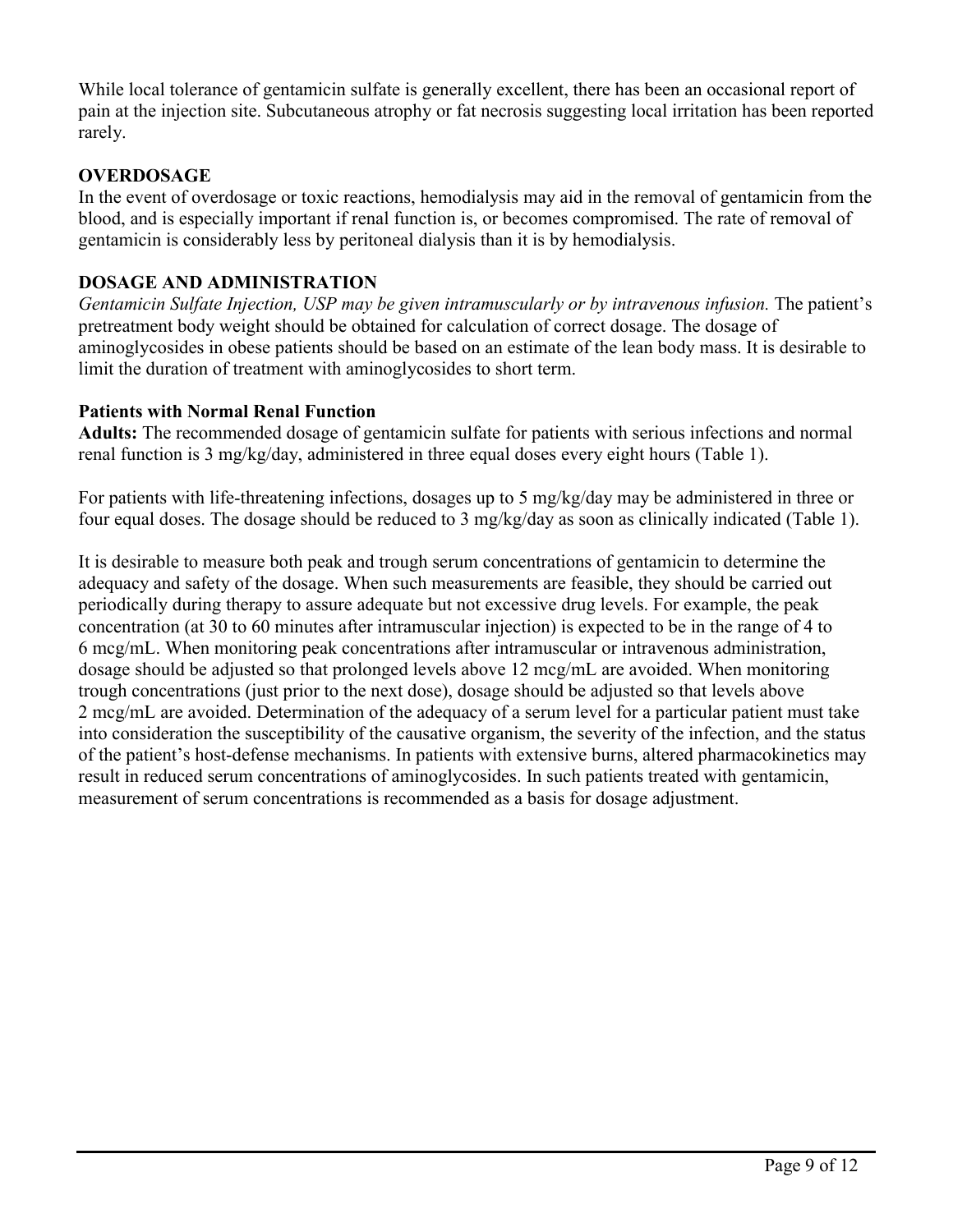#### **Table 1 Dosage Schedule Guide For Adults With Normal Renal Function** (Dosage at Eight-Hour Intervals)

|  | ge at Eignt-Hour inte |  |  |
|--|-----------------------|--|--|
|  | $40 \text{ mo/mL}$    |  |  |

|                      |        |                                                    | $\sim$ $\mu$ <sub>2</sub> $\mu$ |                                                                                                          |         |
|----------------------|--------|----------------------------------------------------|---------------------------------|----------------------------------------------------------------------------------------------------------|---------|
| Patient's<br>Weight* |        | <b>Usual Dose for Serious</b><br><b>Infections</b> |                                 | <b>Dose for Life-Threatening</b><br><b>Infections (Reduce as Soon as</b><br><b>Clinically Indicated)</b> |         |
|                      |        | $1$ mg/kg q8h                                      |                                 | 1.7 mg/kg $q8h**$                                                                                        |         |
| kg                   | $(lb)$ | $(3 \text{ mg/kg/day})$                            |                                 | $(5 \text{ mg/kg/day})$                                                                                  |         |
|                      |        | mg/dose                                            | mL/dose                         | mg/dose                                                                                                  | mL/dose |
|                      |        | q8h                                                |                                 | q8h                                                                                                      |         |
| 40                   | (88)   | 40                                                 |                                 | 66                                                                                                       | 1.6     |
| 45                   | (99)   | 45                                                 | 1.1                             | 75                                                                                                       | 1.9     |
| 50                   | (110)  | 50                                                 | 1.25                            | 83                                                                                                       | 2.1     |
| 55                   | (121)  | 55                                                 | 1.4                             | 91                                                                                                       | 2.25    |
| 60                   | (132)  | 60                                                 | 1.5                             | 100                                                                                                      | 2.5     |
| 65                   | (143)  | 65                                                 | 1.6                             | 108                                                                                                      | 2.7     |
| 70                   | (154)  | 70                                                 | 1.75                            | 116                                                                                                      | 2.9     |
| 75                   | (165)  | 75                                                 | 1.9                             | 125                                                                                                      | 3.1     |
| 80                   | (176)  | 80                                                 | $\overline{2}$                  | 133                                                                                                      | 3.3     |
| 85                   | (187)  | 85                                                 | 2.1                             | 141                                                                                                      | 3.5     |
| 90                   | (198)  | 90                                                 | 2.25                            | 150                                                                                                      | 3.75    |
| 95                   | (209)  | 95                                                 | 2.4                             | 158                                                                                                      | 4       |
| 100                  | (220)  | 100                                                | 2.5                             | 166                                                                                                      | 4.2     |

\* The dosage of aminoglycosides in obese patients should be based on an estimate of the lean body mass.<br>\*\* For o6b schedules, dosage should be recalculated.

For q6h schedules, dosage should be recalculated.

**Children:** 6 to 7.5 mg/kg/day (2 to 2.5 mg/kg administered every 8 hours).

**Infants and Neonates:** 7.5 mg/kg/day (2.5 mg/kg administered every 8 hours).

**Premature or Full-Term Neonates One Week of Age or Less:** 5 mg/kg/day (2.5 mg/kg administered every 12 hours).

**NOTE:** For further information concerning the use of gentamicin in infants and children, see pediatric gentamicin sulfate injection product information.

The usual duration of treatment for all patients is seven to ten days. In difficult and complicated infections, a longer course of therapy may be necessary. In such cases monitoring of renal, auditory, and vestibular functions is recommended, since toxicity is more apt to occur with treatment extended for more than ten days. Dosage should be reduced if clinically indicated.

### **For Intravenous Administration**

The intravenous administration of gentamicin may be particularly useful for treating patients with bacterial septicemia or those in shock. It may also be the preferred route of administration for some patients with congestive heart failure, hematologic disorders, severe burns, or those with reduced muscle mass. For intermittent intravenous administration in adults, a single-dose of gentamicin sulfate may be diluted in 50 to 200 mL of sterile isotonic saline solution or in a sterile solution of 5% dextrose in water, in infants and children, the volume of diluent should be less. The solution may be infused over a period of one-half to two hours.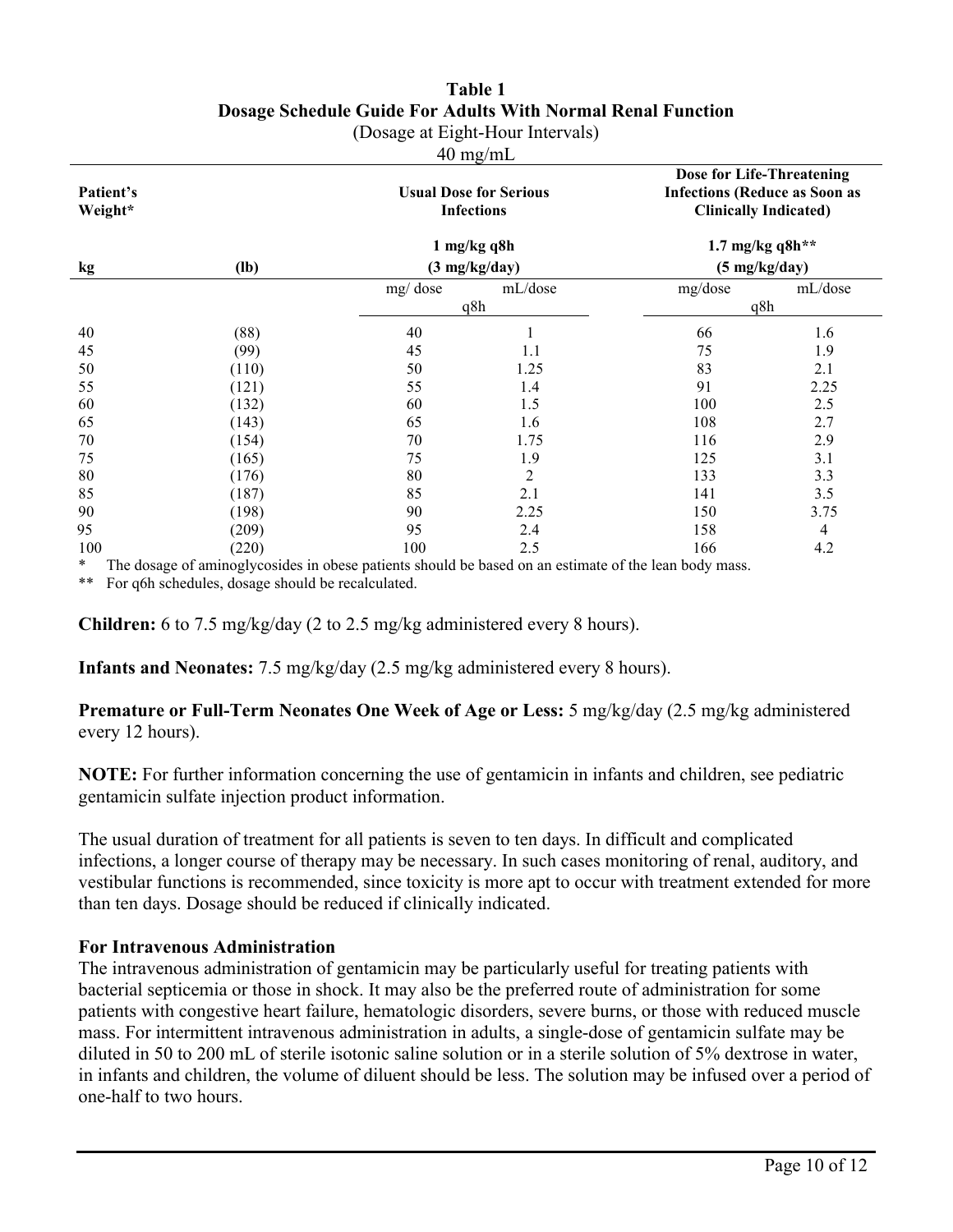The recommended dosage for intravenous and intramuscular administration is identical.

Gentamicin sulfate should not be physically premixed with other drugs, but should be administered separately in accordance with the recommended route of administration and dosage schedule.

# **Patients with Impaired Renal Function**

Dosage must be adjusted in patients with impaired renal function to assure therapeutically adequate, but not excessive blood levels. Whenever possible, serum concentrations of gentamicin should be monitored. One method of dosage adjustment is to increase the interval between administration of the usual doses. Since the serum creatinine concentration has a high correlation with the serum half-life of gentamicin, this laboratory test may provide guidance for adjustment of the interval between doses. The interval between doses (in hours) may be approximated by multiplying the serum creatinine level (mg/100 mL) by 8. For example, a patient weighing 60 kg with a serum creatinine level of 2.0 mg/100 mL could be given 60 mg  $(1 \text{ mg/kg})$  every 16 hours  $(2 \text{ x } 8)$ .

In patients with serious systemic infections and renal impairment, it may be desirable to administer the antibiotic more frequently but in reduced dosage. In such patients, serum concentrations of gentamicin should be measured so that adequate, but not excessive levels result. A peak and trough concentration measured intermittently during therapy will provide optimal guidance for adjusting dosage. After the usual initial dose, a rough guide for determining reduced dosage at eight-hour intervals is to divide the normally recommended dose by the serum creatinine level (Table 2). For example, after an initial dose of 60 mg (1 mg/kg), a patient weighing 60 kg with a serum creatinine level of 2.0 mg/100 mL could be given 30 mg every eight hours ( $60 \div 2$ ). It should be noted that the status of renal function may be changing over the course of the infectious process.

It is important to recognize that deteriorating renal function may require a greater reduction in dosage than that specified in the above guidelines for patients with stable renal impairment.

| <b>Serum Creatinine</b><br>$\left(\frac{\text{mg}}{\text{}}\,\% \right)$ | <b>Approximate Creatinine</b><br><b>Clearance Rate</b><br>(mL/min/1.73M <sup>2</sup> ) | <b>Percent of Usual Doses</b><br><b>Shown in Table 1</b> |
|--------------------------------------------------------------------------|----------------------------------------------------------------------------------------|----------------------------------------------------------|
| $\leq 1.0$                                                               | >100                                                                                   | 100                                                      |
| $1.1 - 1.3$                                                              | $70 - 100$                                                                             | 80                                                       |
| $1.4 - 1.6$                                                              | $55 - 70$                                                                              | 65                                                       |
| $1.7 - 1.9$                                                              | $45 - 55$                                                                              | 55                                                       |
| $2.0 - 2.2$                                                              | $40 - 45$                                                                              | 50                                                       |
| $2.3 - 2.5$                                                              | $35 - 40$                                                                              | 40                                                       |
| $2.6 - 3.0$                                                              | $30 - 35$                                                                              | 35                                                       |
| $3.1 - 3.5$                                                              | $25 - 30$                                                                              | 30                                                       |
| $3.6 - 4.0$                                                              | $20 - 25$                                                                              | 25                                                       |
| $4.1 - 5.1$                                                              | $15 - 20$                                                                              | 20                                                       |
| $5.2 - 6.6$                                                              | $10 - 15$                                                                              | 15                                                       |
| $6.7 - 8.0$                                                              | <10                                                                                    | 10                                                       |

#### **Table 2 Dosage Adjustment Guide for Patients with Renal Impairment** (Dosage at Eight-Hour Intervals After the Usual Initial Dose)

In adults with renal failure undergoing hemodialysis, the amount of gentamicin removed from the blood may vary depending upon several factors including the dialysis method used. An eight-hour hemodialysis